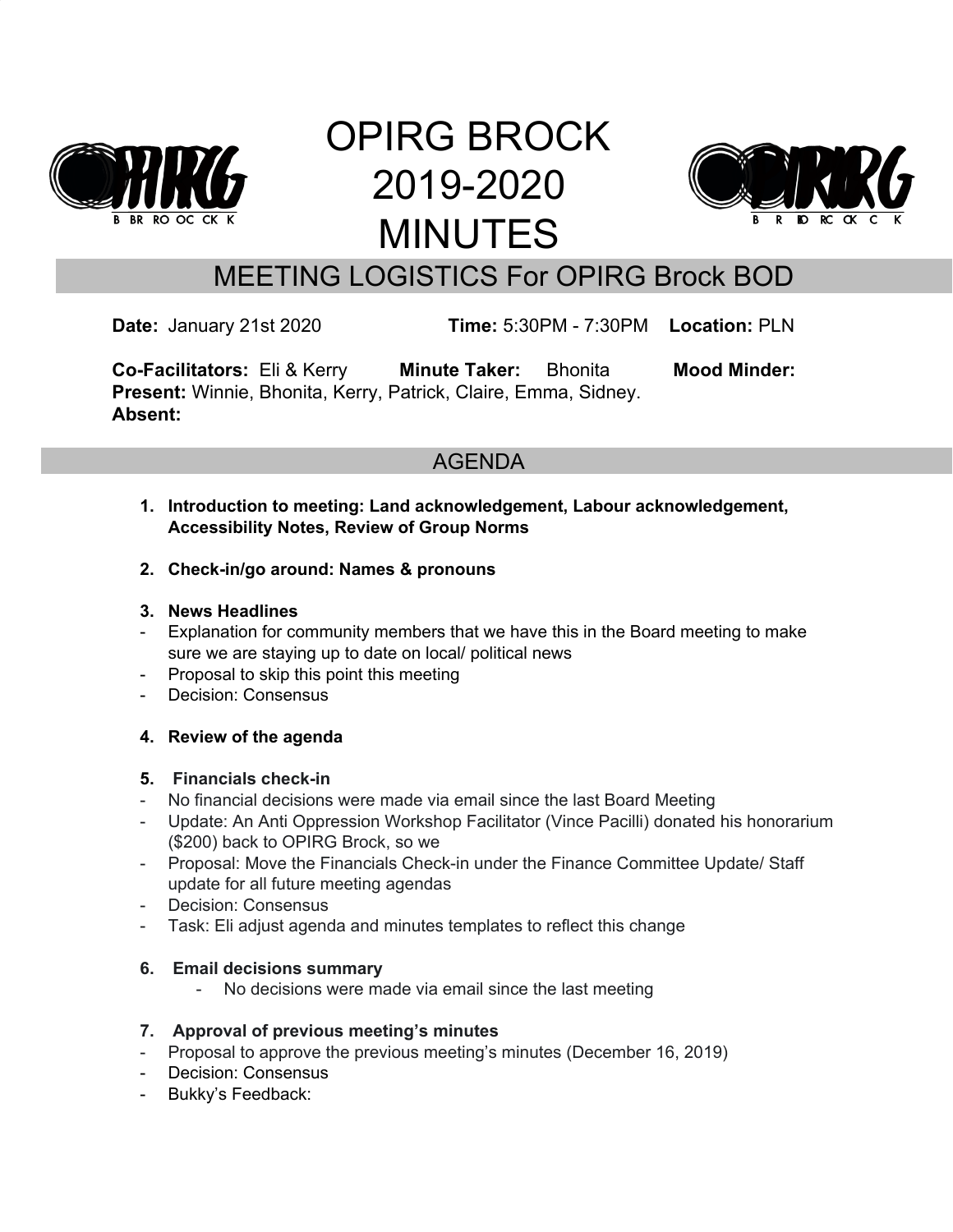#### **8. Community Opt-Ins**

- Gavin Fearon, Winnie Murombedzi, Stephanie Piovesan, and Shane Taylor all previous members with no reports to have been in violation of any OPIRG Brock policies
- Proposal: Approve all four membership renewals
- Decision: Consensus
- Bukky's Feedback:
- 1 new member Dharmi an International student who will be starting at Niagara College in January 2020
- Proposal: Approve the new member's membership form
- Decision: Consensus
- Bukky's Feedback:
- Task: Kerry email all the members (including one's approved at the last meeting

#### **9. Board reports**

- Eli:
	- **-** During the break set up Opirgb@gmail on their computer to access
	- Responded to Alexandra Sandison and other necessary emails
	- Set up Board Meeting agenda, sent past minutes for review, created new agenda, promoted public board meeting
	- Contacted Rachele about future of OPIRG and supporting our staff member Kerry
	- KOBA Work
		- **-** Meeting with community member 2020-01-08 (Mazie)
		- **-** Multiple meetings with Mo pertaining to organizations to support KOBA, co-designed emails to be sent.
		- Contact with Kerry on several KOBA initiatives: businesses, organizations and in person meetings. Discussions on raffle.
		- Made donation for the Jan 20 raffle
		- Volunteered at Queer and Trans Concert merch table

#### Winnie:

- Went to Finance Committee last Thursday
- Meeting/ talking with Vanessa about FInances
- \$45 000 available right now
	- We need to account for upcoming bills (ex. \$10,000 for audits, \$5000 for legal-related costs, undetermined lawyer fees)

#### - Bhonita:

- Attended OPIRG events for Brock 2SLGBTQ+ Pride week (Film screening on Saturday, Concert on Monday)
- Contacted lawyer to ask outstanding questions
- Lawyer's answers: We have no money owed to them currently and there is a plan to set up a meeting to discuss the ongoing accountability process (more info in the Accountability Committee Update).
- **Bukky** 
	- Task: Bukky needs to submit a Board report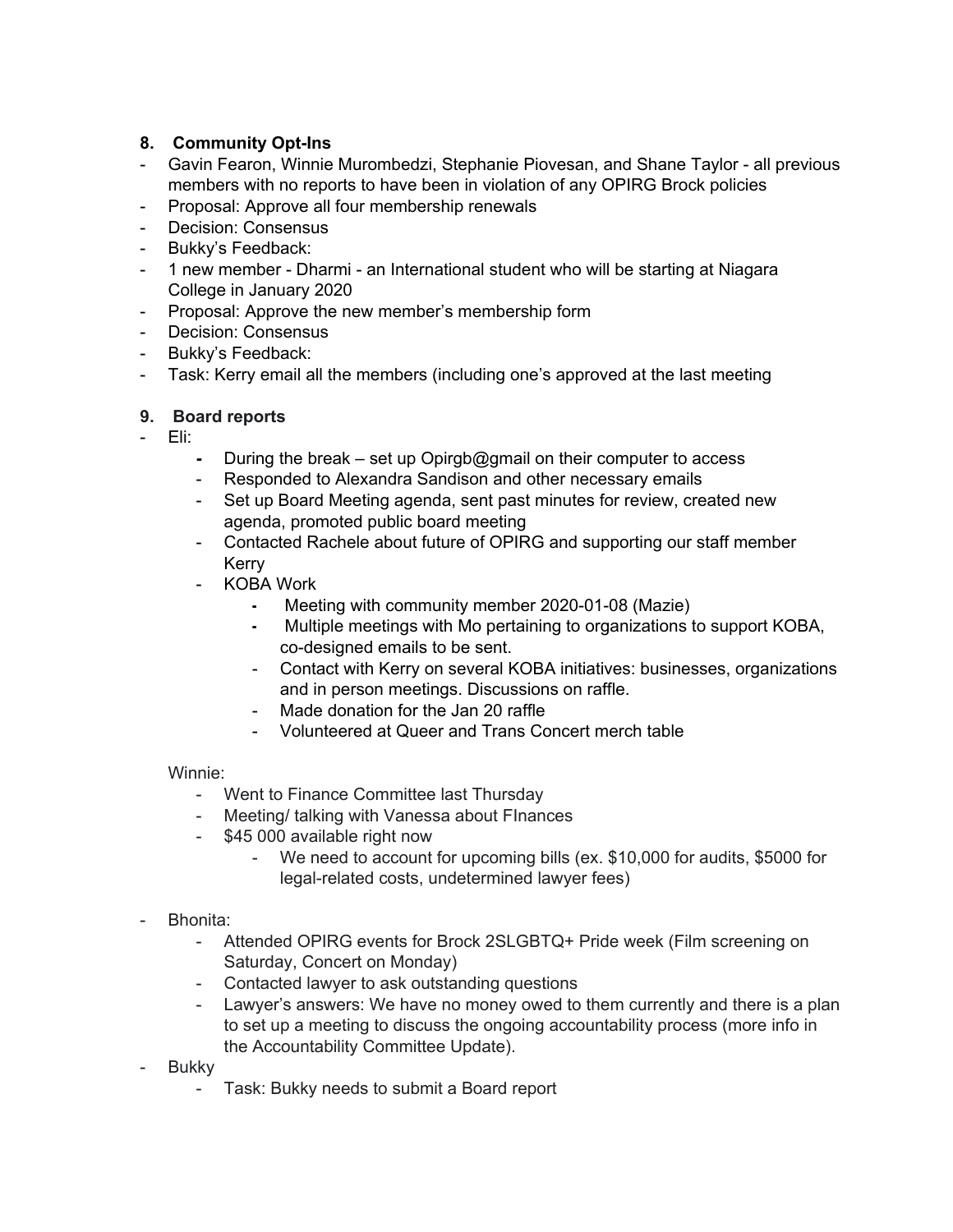#### **10. Staff reports**

#### **Kerry**

- Figuring out finances, numbers, monthly costs.
- Koba 27-30 hours per week. Attending meetings, setting up raffles, Brock Pride week planning and co-running events.
- Adapted programing to support fundraising
- Met with placement students. Most work on Koba, 2 working with harm reduction. Met with grant student. Met with Chloe Free Store. Free Store happening next friday at International centre from 1-5pm at Brock.
- Met with Masie with Eli. Projected \$1000 fundraising profit from an event in March - Makers Market.
- CCDC cards being sold.
- Having meetings with Seamus for grants through KOBA
- Took off 3 days at Christmas.
- KOBA check-in email sent to team
- OPIRG York; meetings & on calls to support.
- Call with Rachele
- Facilitated the first public meeting of Niagara Social Justice Coalition (Impacts of Ford in Niagara Campaign)

#### **11. Items brought forward:**

- Location/ Space Update removed from agenda
- DART main stages and casting removed from agenda
- Official Officer elections needed for CRA (President, Vice President, Secretary, Treasurer)
	- Proposal: Winnie to remain as Treasurer, Vice President Bhonita, Secretary Bukky and Eli as President.
	- Decision: Consensus

#### -

#### **12. Committee Updates, Feedback, Goals, & Proposals**

#### **- Communications - no updates**

#### **- Accountability**

- Bhonita called the lawyer to set up meeting dates to follow up
- Date decided that Winnie and Bhonita will go to the lawyer: January 29th 10AM
- Task: Bhonita follow up with lawyer
- Task: Winnie and Bhonita go to meet the lawyer to get the draft letter
- At a future meeting, we need to discuss accountability measures around what happened at the second last Free Store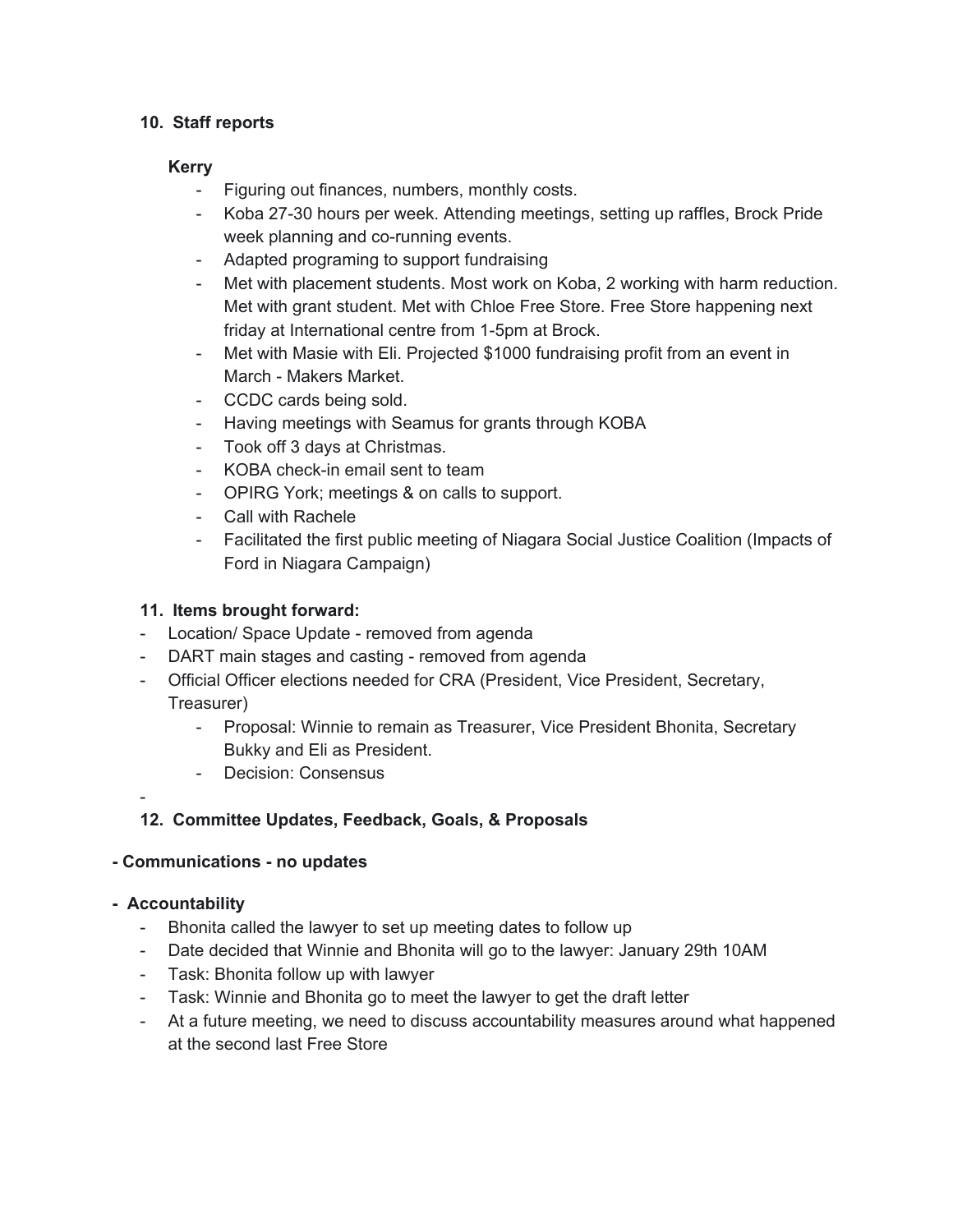#### **- Finance**

- Met last Thursday
- With none of the fundraising money added, we have about \$45000 currently in the bank
- Kerry submitted a fundraising report, which indicates that up until Jan 16, 2020
- Task: Kerry submit a fundraising report from the concert
- Based on the numbers and monthly costs provided by Vanessa, Kerry is bring the staffing proposal and grant proposal later in the meeting

#### 13. **New Items:**

#### **- Programming Updates**

- We have had 2 really successful events this week (Saturday & Monday)
- With Brock 2SLGBTQ Pride Week, there are events supported by OPIRG Brock all week, but our main ones/ fundraising are over
- We Are the Radical [Monarchs](https://www.youtube.com/watch?v=ULCPF5dZSrA) had a pretty good turn out (based on audience numbers and feedback from the attendees)
- There are 4 more coming, one per month
- Task: Kerry send out info about this series to the Board
- Free Queer & Trans Concert at Warehouse was a huge success we had 70-100 people who loved the performers (Jermaine Marshall, Delta Don, Saint Stone, Janice Jo Lee)
	- Strong feedback from attendees, venue staff, volunteers, and performers
	- The President of BrockU (Gervan Fearon) was in attendance for 3/4 acts
	- We are receiving a free set of photos from the show from local photographer, Erica Sherwood
	- Funded by SJC
- Other updates moved to email/ next meeting

#### - **Staffing proposal**

- As was mentioned in the Finance Committee Update, Kerry has drafted a staffing proposal based on the numbers provided to them by Vanessa related to regular and one-off costs
- The following copy & pasted from the document provided from the Board for the Staffing Proposal:
	- Proposal: As outlined in the CUPE 1281 Collective Agreement, Kerry goes on Leave of Absence Without Pay, beginning February 2, 2020. As per the CA, on May 2, Kerry will inform the Board if they intend to return to her position, resign her position for file for an extended leave of absence without pay.
	- **- Reason:** This proposal allows the current funds at OPIRG Brock to be used on:
	- the costs we currently owe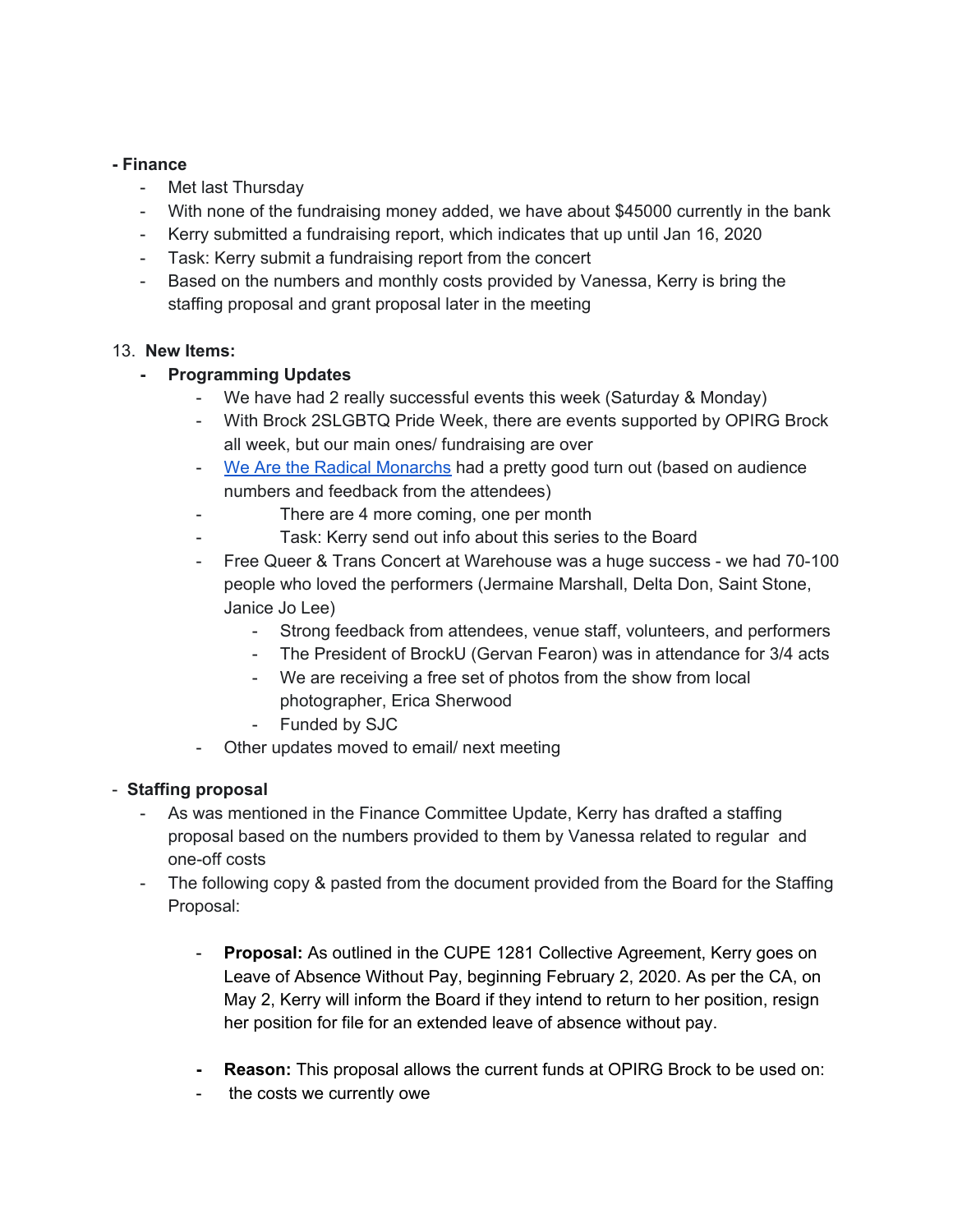- maintain Vanessa as the bookkeeper
- Renew our insurance policy until April 2021
- Renew our website and emails until April 2021
- Allows Kerry to keep their position on the OPIRG Provincial Board
- If OPIRG Provincial offers Brock money for Kerry to take on Provincial work, they can get partially recalled
- If we get a grant that pays for staff hours for the Free Store or the community connect program (being developed for the Ontario Skills Catalyst Grant), Kerry can easily be recalled, as hiring processes is very intensive and not worth it

#### **- Additional points to consider:**

- Health Benefits
	- Option 1: Kerry opts out of her benefits (because it would be at her own costs)
	- Option 2: OPIRG Brock continue to pay for their benefits while on Leave of Absence (not preferred as it just means we need to
- OPIRG Brock 2020-2021 With the above proposal we can still be a community resource because we can
	- Host the Free Stores (especially the ones we have already been asked to do into October)
	- Have a website for community resources
	- Book space for groups
	- Allows us to budget the money we are currently fundraising and will get in the summer from Provincial
	- This would allow us to close OPIRG Brock at the 2021 AGM (in the case that we get no grant money)
	- We won't take on additional programming (unless approved by a grant), besides what we have already committed to
- **Reimbursements** 
	- We don't currently have a budget for Kerry to submit reimbursements
	- We can talk about allowing this by a deadline
	- It also doesn't have to happen
- **Discussions** 
	- Eli called the Rachele, who recommended Leave of Absence over Lay Off
	- There are questions about the role of the shop steward at the union does her advice serve the Board or the staff (assumption the staff because they are from the union)
	- Kerry feels strongly that this proposal was built in the best interests of the Board and OPIRG Brock overall
	- Discussion of what our insurance policy covers in terms of staff on Leave of Absence. Only Vanessa has the full policy, so we need to get it to see
	- Concern about how quickly we can get these questions answered because every day Kerry stays not on Leave of Absence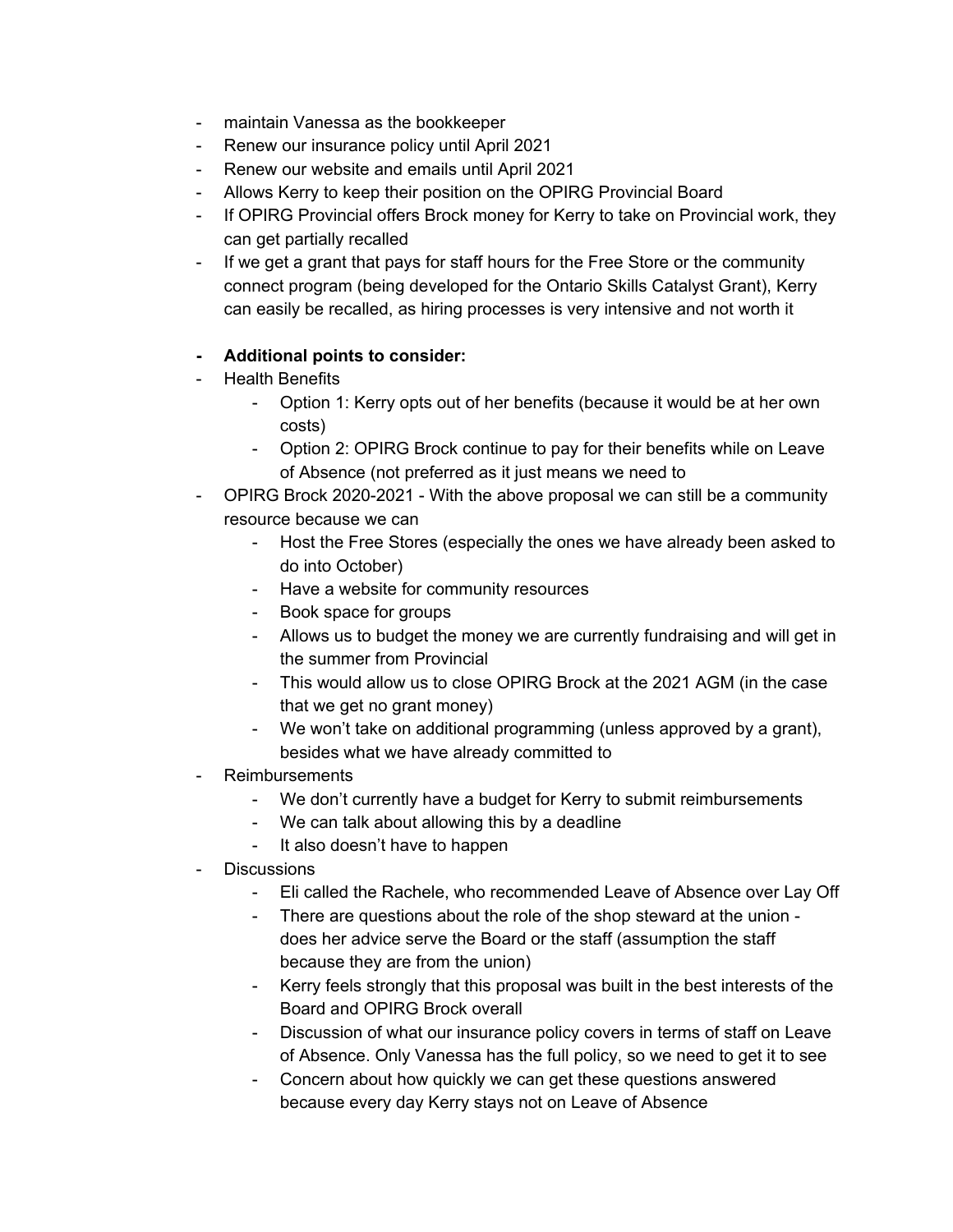- Discussion around what Kerry can be allowed to volunteer doing on their own time (which would be their choice) if on Leave of Absence
- Decision: The proposal cannot be decided on if there is this much discomfort with it from the Board
- Bukky's feedback:
- Kerry will send an updated budget report to account for her
- We need to know how many sick days/ vacation days Kerry has left as that will impact Leave of Absence/ and any other options (as per the Collective Agreement)
- Task: Board follow up with CUPE 1281 to find out who at the union is best to advise them
- Task: All Board read through the 1281 Collective Agreement to form opinions on Kerry's proposal/ come up with
- Task: Board go through insurance policy to see what is and is not covered for staff on Leave of Absence (are they allowed to volunteer?)
- Task: Vanessa send Board & Kerry the insurance policy with all the details of what it covers
- Need to ask more questions about the rights of staff during Leaves of Absence
- Task: Winnie contact Labour Board to ask her questions
- Task: Rework fundraising budget goals to account for the fact we will still be dealing with paying Kerry past February 2
- Task: Vanessa send Kerry how many sick days and vacation days Kerry currently has available to her

#### **- KOBA Updates (Community members - Patrick & Claire)**

- Kerry sent out a check in email to all KOBA team members to check in on where people are at
- Kerry has been in the process of delegating and meeting with people to take on being the leads of various parts of the fundraising campaign
- Claire and Patrick reached out to Breighann because she was listed under volunteer management
- Breighann, Claire, Patrick, and Kaho had a meeting to talk about breaking up tasks
- Need more direction on who to direct questions to. Answer: Kerry (it's the best way to allow them to delegate)
- Task: Send a follow up email to Claire and Brieghann about meeting
- Claire expressed interest in KOBA Volunteer Management and Communications, and expanding the Free Store
- Patrick asked if there was an option to have a separate email so that it doesn't need to get sifled through Kerry
- On the contact sheet, it is intended to list everyone's email that they are comfortable sharing with the group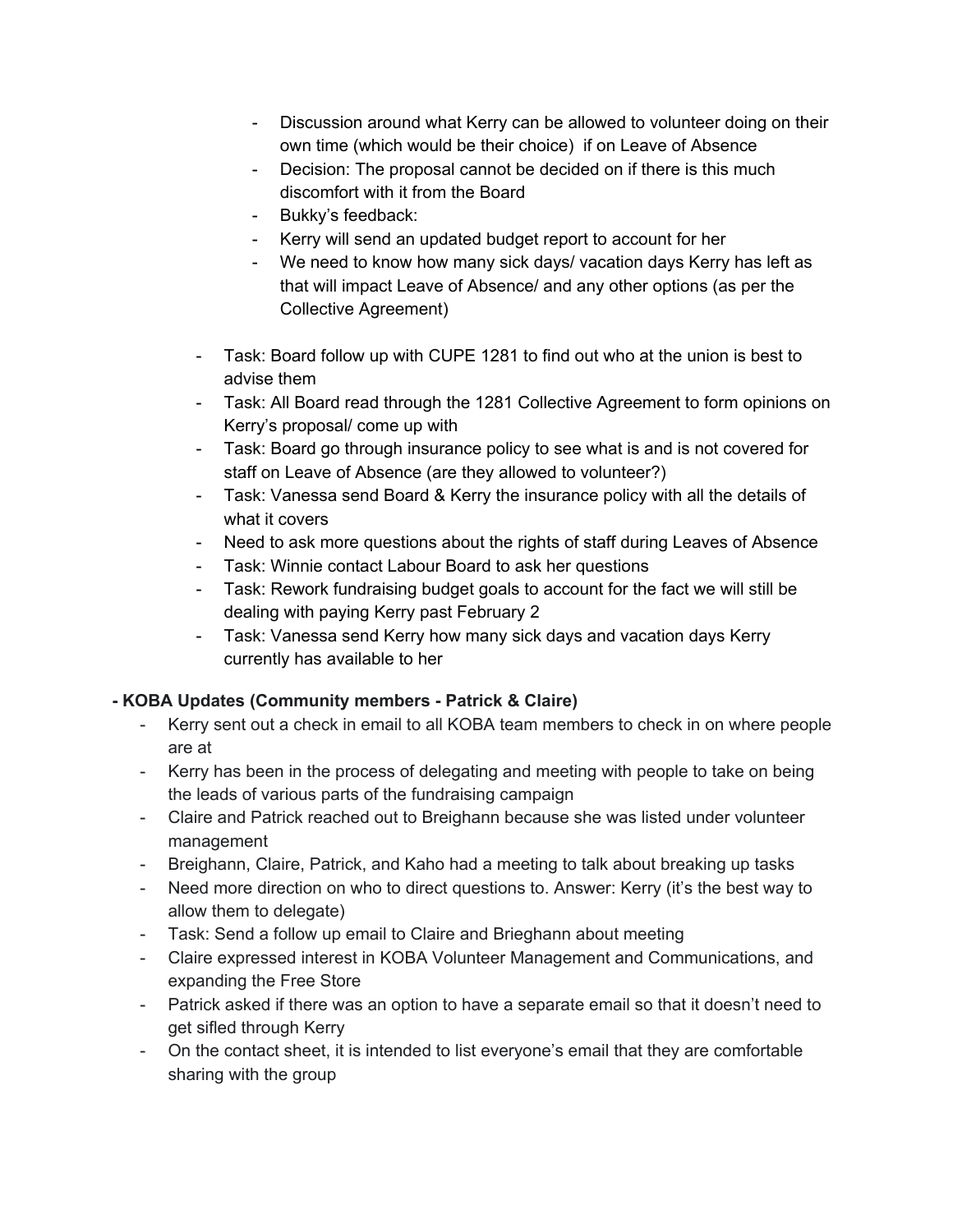- Question: If the Niagara Anarchist Reading Group signed up as an Action Group member, do the main people need to pay and sign up with individual memberships
- Answer: Yes individuals still need to individually sign up, but there is a \$0 option, especially as AG members need to pay \$10/month or \$120/ year
- Feedback that there needs to be more organization for the KOBA groups/teams that have directives and tasks.
- Task: Kerry update KOBA spreadsheets to be more specific for each team or in general.
- Task: Send Claire contact for new folks

#### **- Skills Catalyst Grant**

- This grant is through the Ontario government and is all encompassing of the consultation, networking, and workshop content OPIRG Brock does
- Current plan is do it in collaboration with Suitcase In Point and the CUPE Ontario 'Communities Not Cuts' campaign (both of which have directly asked us for the services provided in this grant)
- Concern because due Monday Jan 27 so if approved, will do our best to get it in
- We need audits to submit grants
- Agreed among the Board members that the board approved doing audits months ago
- Proposal: Have Vanessa move forward on the audits as soon as possible, which is estimated at a max of \$10, 000 (currently available and budgeted for in current funds).
- Decision: Consensus
- Bukky's Feedback:
- Concern is that Vanessa needs to open the Ontario grants portal for OPIRG Brock (already emailed to her on Friday January 17 to request to open the portal - no reply currently)
- Proposal: Kerry doing the work to submit this grant on Monday. If it doesn't get done, that is ok and Kerry is still empowered to work on the project to apply for
- Board agreed that applying for the grant is a good idea
- Decision: Approved
- Bukky's feedback:
- Task: Vanessa set-up needed audits as soon as possible
- Task: Winnie follow up with Vanessa to make sure she files the audits
- Task: Winnie follow up with Vanessa to make sure she got Kerry's email about registering the grants portal
- Task: Vanessa open the Ontario grants portal sent by Kerry

#### **- 2 funding proposals for review**

- The Board received 2 proposals for funding from community groups
- Unfortunately we are not in the position to provide funding
- Proposal: Not accept the two funding proposals
- Decision: Consensus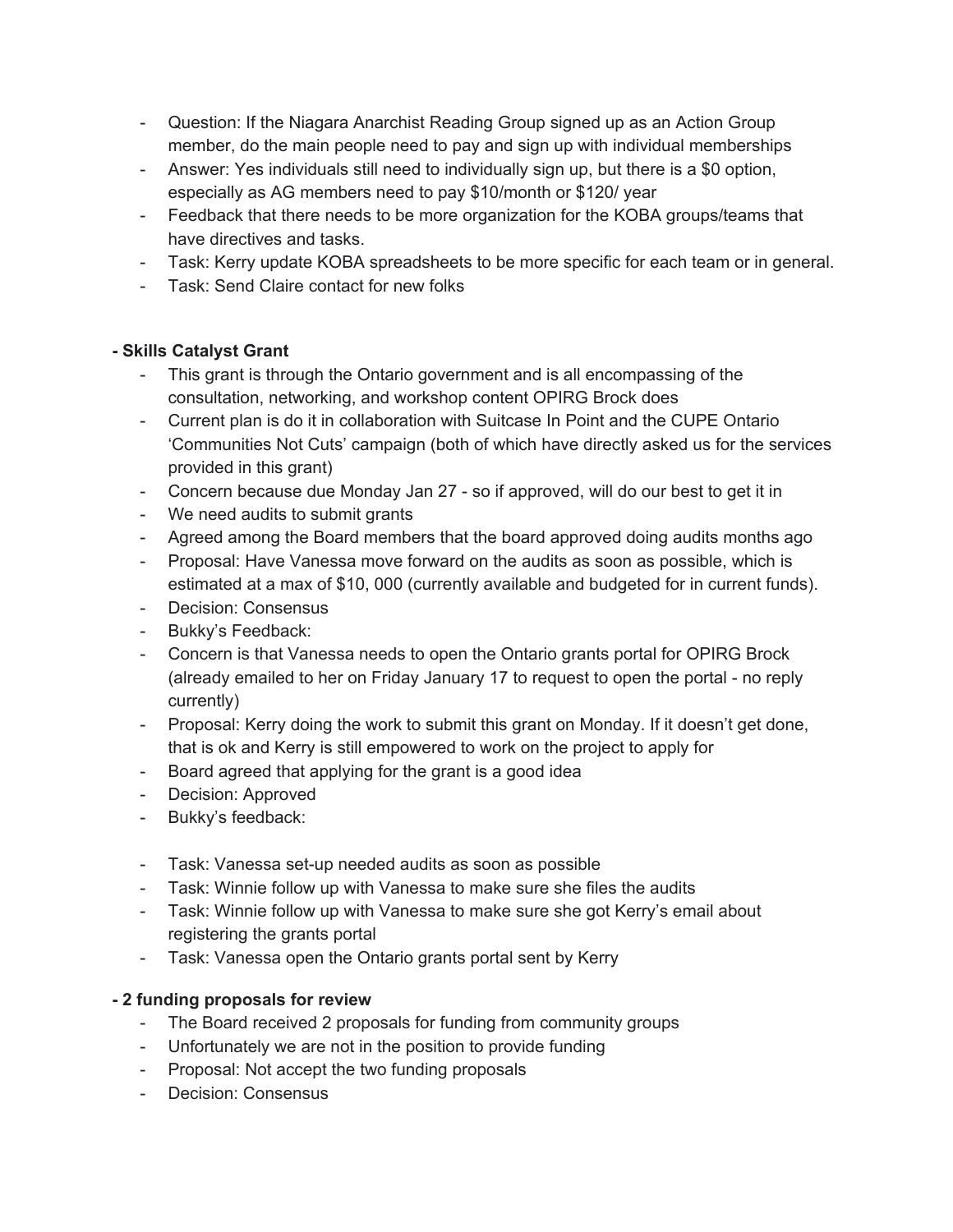- Bukky's Feedback:
- Task: Eli send reply emails

#### **13. Next Meeting (and/or some of these points will come via email):**

- **-** Next Meeting Date**:** February 18th 2020 at 5:30pm at PLN
- **-** Programming Updates
- Future grants & programs
- The Coming Out Monologues
- Free Store
- Lunch & Learns with Start Me Up
- Niagara Social Justice Coalition: Board Member needed

#### **DECISIONS SUMMARY**

- **-** Move the Financials Check-in under the Finance Committee Update/ Staff update for all future meeting agendas
- Approval of Gavin Fearon, Winnie Murombedzi, Stephanie Piovesan, Shane Taylor, and Dharmi
- Approval of the previous meeting's minutes (December 16, 2019)
- Winnie to remain as Treasurer, Vice President Bhonita, Secretary Bukky and Eli as President.
- The staff proposal cannot be decided on if there is this much discomfort with it from the Board
- Have Vanessa move forward on the audits as soon as possible, which is estimated at a max of \$10, 000 (currently available and budgeted for in current funds).
- Kerry doing the work to submit this grant on Monday. If it doesn't get done, that is ok and Kerry is still empowered to work on the project to apply for

-

- Not accept the two funding proposals sent to the Board

#### **TASK LIST**

- Task: Eli adjust agenda and minutes templates to reflect this change
- Task: Bukky send Board report
- Task: Kerry email all the members (including one's approved at the last meeting )
- Task: Kerry update KOBA spreadsheets to be more specific for each team or in general.
- Task: Send Claire contact for new folks
- Task: Board follow up with CUPE 1281 to find out who at the union is best to advise them
- Task: All Board read through the 1281 Collective Agreement to form opinions on Kerry's proposal/ come up with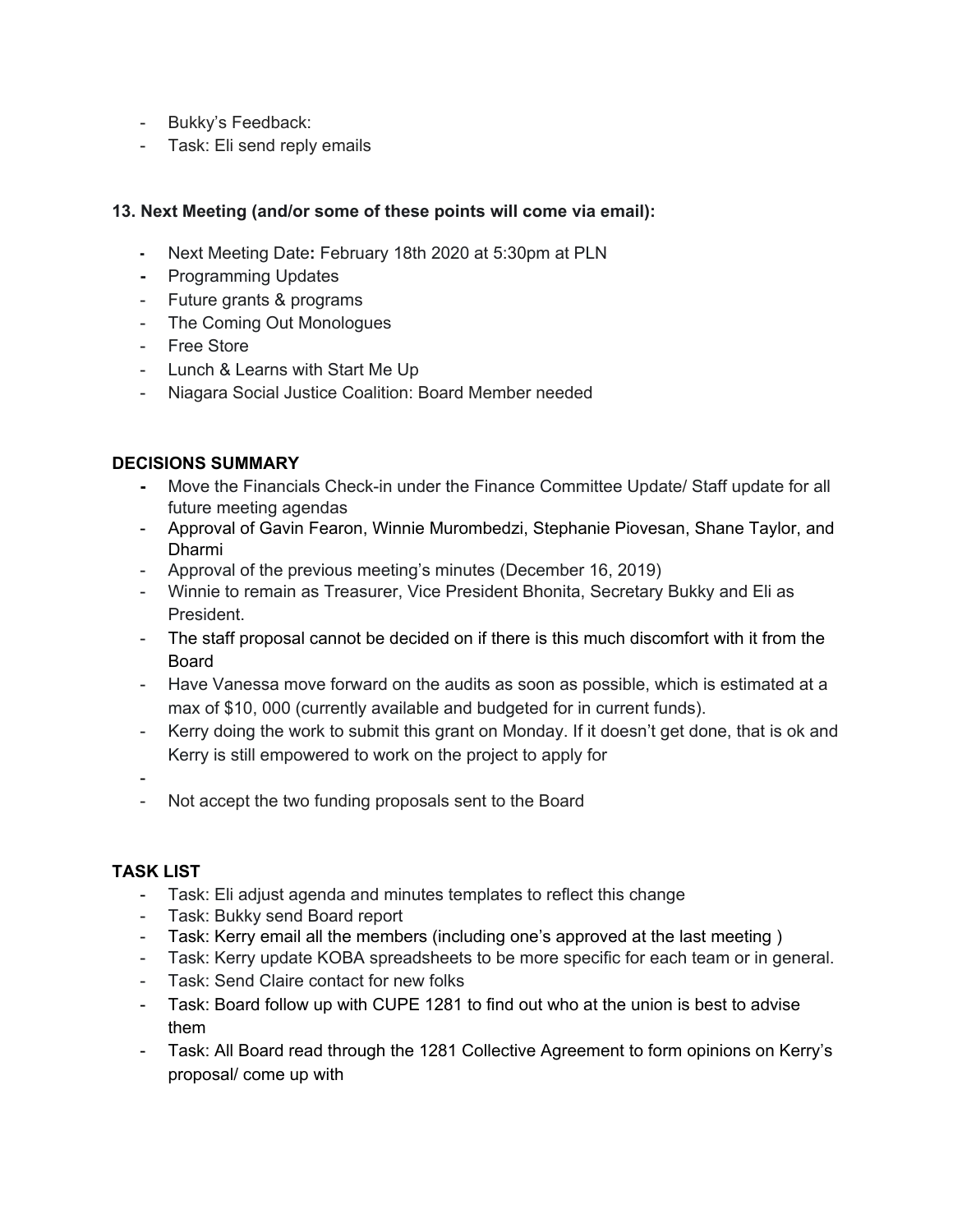- Task: Board go through insurance policy to see what is and is not covered for staff on Leave of Absence (are they allowed to volunteer?)
- Task: Vanessa send Board & Kerry the insurance policy with all the details of what it covers
- Need to ask more questions about the rights of staff during Leaves of Absence
- Task: Winnie contact Labour Board to ask her questions
- Task: Rework fundraising budget goals to account for the fact we will still be dealing with paying Kerry past February 2
- Task: Vanessa send Kerry how many sick days and vacation days Kerry currently has available to her
- Task: Vanessa set-up needed audits as soon as possible
- Task: Winnie follow up with Vanessa to make sure she files the audits
- Task: Winnie follow up with Vanessa to make sure she got Kerry's email about registering the grants portal
- Task: Vanessa open the Ontario grants portal sent by Kerry
- Task: Eli send reply emails to funding proposals
- Task: Kerry Email Claire and Breighann to meet for follow up on volunteer meeting
- Task: Kerry update KOBA spreadsheets to be more specific for each team or in general.
- Task: Send Claire contact for new folks

### **December 16 Task List (Please do these things if you have not yet/ if it's still relevant)**

- Task: Kerry show Eli how to add signatures to past minutes and post
- Task: Kerry follow up with these members to let them know the payment process
- Task: Kerry post about memberships and send a reminder email to members
- Task: Kerry follow up to make sure all approvals are passed along to Provincial
- Task: Bhonita will draft a letter on behalf of our Board to York Board and send to everyone for review
- Task: Kerry or Bhonita communicate with Provincial that we have approved the 3% rate
- Task: Kerry continuing to follow up with HRE to get access to the Brock Special Constable guidelines
- Task: Eli can send everyone Board Portfolios
- Task: Eli go through Board Account and reply to necessary emails
- Task: Bhonita follow up with Taylor Beckett
- Task: Winnie contact Mutsa
- Task: Eli follow up with Alex from the Board account about past application
- Task: Winnie working with the union to figure out obligations and options (needs to include discussion with union and Kerry on what would be best)
- Task: For Jan 21 Board Meeting, we need to review a staffing proposal that offers options